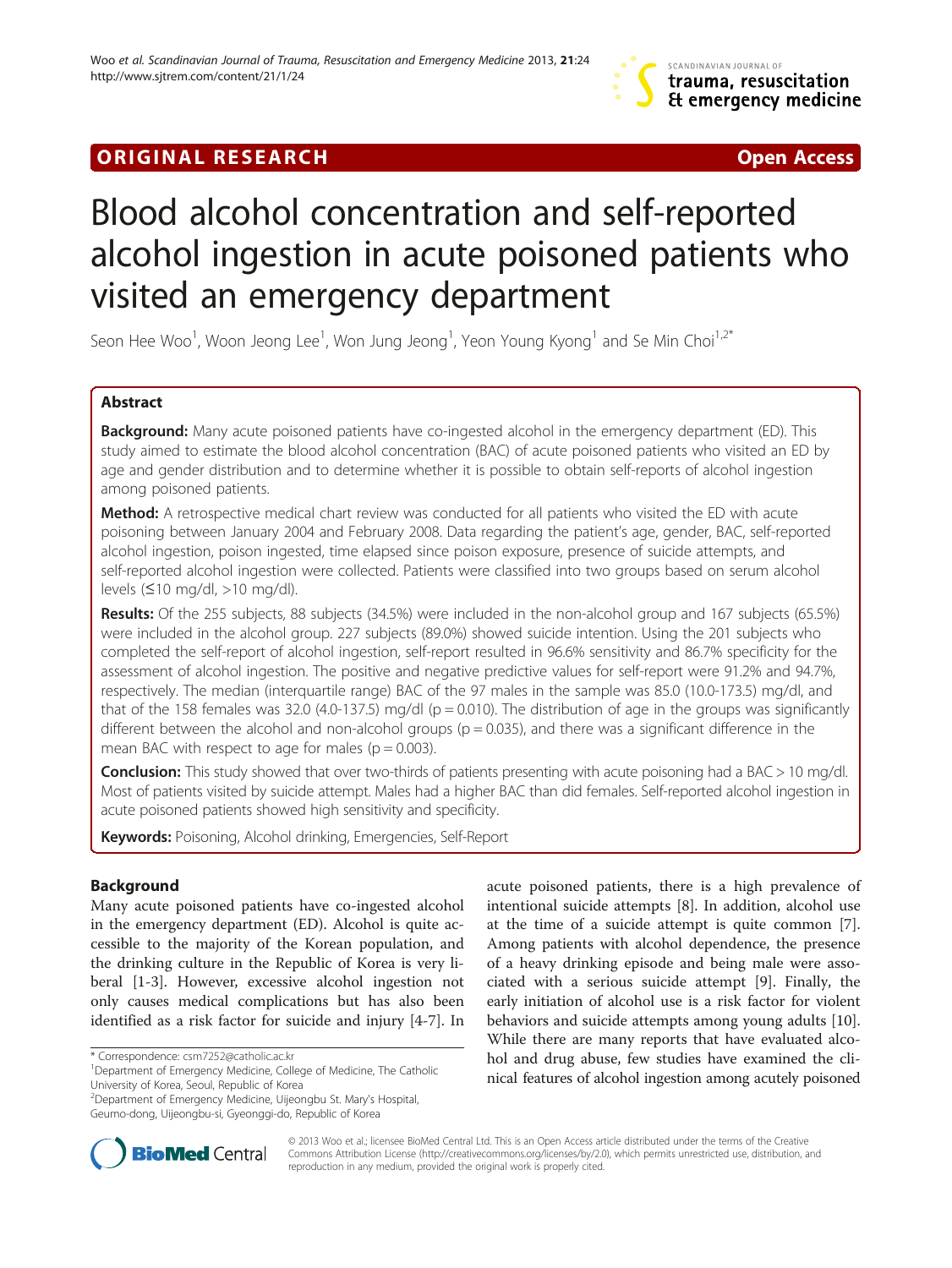patients visiting the ED. Thus, it is important to evaluate alcohol ingestion among patients with acute poisoning.

Acute poisoned patients who presented to the ED may experience interactions between alcohol and poisonous substances. For example, antihistamines, antipsychotic drugs, tricyclic antidepressants, benzodiazepines, and opioids cause prolonged sedation, which can negatively impact the consciousness of acutely poisoned patients [[11\]](#page-4-0). Therefore, the blood alcohol concentration (BAC) test is valuable in assessing alcohol ingestion when evaluating the consciousness of acutely poisoned patients. Unfortunately, it is difficult to use the BAC test in all poisoned patients. Other tests that are used to identify drunken drivers include the breath-alcohol test and self-reports of alcohol ingestion [\[12,13](#page-5-0)]. The BAC test and breath-alcohol test are difficult to use on poisoned patients due to the need for additional blood sampling and the patient's lack of cooperation due to age or decreased mentation after poisoning. In contrast, the selfreport of alcohol ingestion is rapidly obtained by taking a simple history. Also, previous report about injury patient founded that it has been shown to have high sensitivity and high specificity for detecting alcohol ingestion [[13\]](#page-5-0). Therefore, we aimed to estimate the BAC of acutely poisoned patients who visited an ED by age and gender distribution and to evaluate the accuracy of self-reported alcohol ingestion.

## Methods

A retrospective study of acutely poisoned patients was conducted over a period of 50 months between January 2004 and February 2008 at the emergency department of Incheon Saint Mary's Hospital in South Korea. Acutely poisoned patients who were older than 18 years of age and who had visited the ED within 10 hours of poisoning were included in the study. A total of 358 poisoned patients visited the ED during the period of this study. Of these, 45 subjects were excluded due to unclear or missing medical records. In addition, the study excluded 25 subjects who were transferred to our hospital after receiving gastric lavage at another hospital, 13 subjects who were transferred to another hospital from our hospital and 20 subjects who did not have a BAC level checked. Therefore, 255 subjects were included in this study. However, of the 255 patients, 54 lacked data (21.2%) on self-reported alcohol ingestion and were therefore excluded from this particular analysis. These included 5 subjects in the alcohol group and 49 subjects in the non-alcohol group. Of the excluded 54 subjects without self-reported alcohol ingestion, 30 had decreased mentation, with 25 were drowsy, 4 were stuporous and 1 was in a coma. This study was approved by the institutional review board of the Catholic University of Korea, Incheon Saint Mary's Hospital.

After reviewing the patient's medical charts, the patient's age, gender, BAC, self-reported alcohol consumption, poisonous substances, elapsed time after exposure, and presence of a suicide attempt at the time of poisoning were collected. The BAC of subjects was measured from arterial or venous blood within an hour of arriving at our hospital. The BAC was measured using the  $DRI^{\omega}$ Ethyl Alcohol Assay. The DRI<sup>®</sup> Ethyl Alcohol Assay can accurately quantitate BAC within a range from 10 mg/dl (10 mg/100 ml or 0.01 g%) to 600 mg/dl. Thus, subjects with an initial BAC higher than 10 mg/dl were included in the alcohol group, and those with a BAC lower than 10 mg/dl were included in the non-alcohol group.

A history of self-reported alcohol ingestion and elapsed time after exposure was collected from the patient or their guardian (e.g., parent, friend, sister, brother, witness) during the ED visit. The accuracy of selfreported alcohol consumption was assessed for its sensitivity, specificity, positive predictive value (PPV), and negative predictive value (NPV).

Statistical analyses were performed using SAS version 9.1 (SAS Institute, Inc, Cary, NC). The differences between the two groups were compared using Student's t test, and the Mann–Whitney U test was used for continuous variables and expressed as median (interquartile range; IQR). The chi-squared and Fisher's exact tests were used to assess categorical variables. Age, BAC and gender were analyzed using the Kruskal Wallis test. P values less than 0.05 were considered to be statistically significant.

# Results

## General characteristics of the poisoning patients

Of the 255 subjects included in the study, 97 were male (38.0%), and 158 were female (62.0%). Doxylamine was the most common substance of acute drug poisoning and was consumed by a total of 47 patients (Table [1](#page-2-0)). There were 88 subjects (34.5%) in the non-alcohol group and 167 subjects (65.5%) in the alcohol group. The prevalence of alcohol ingestion was significantly greater for males ( $p = 0.043$ ). The median (IQR) ages of the subjects were  $36$   $(27-51)$  and  $41$   $(31-50)$  years of age for the non-alcohol group and the alcohol group, respectively ( $p = 0.119$ ). The median (IQR) time between poisoning and the hospital visit was 2.0 (0.7-3.2) hours for the non-alcohol group and 1.3 (0.5-2.5) hours for the alcohol group. For 227 (89.0%) subjects, the poisoning was part of a suicide attempt, and the distribution of patients attempting suicide did not differ between the non-alcohol group and the alcohol group  $(p = 0.160)$ (Table [2](#page-2-0)).

After evaluating the distribution of the BACs of acutely poisoned subjects who visited the ED, 17 (17.5%) males and 20 (12.6%) females had a BAC exceeding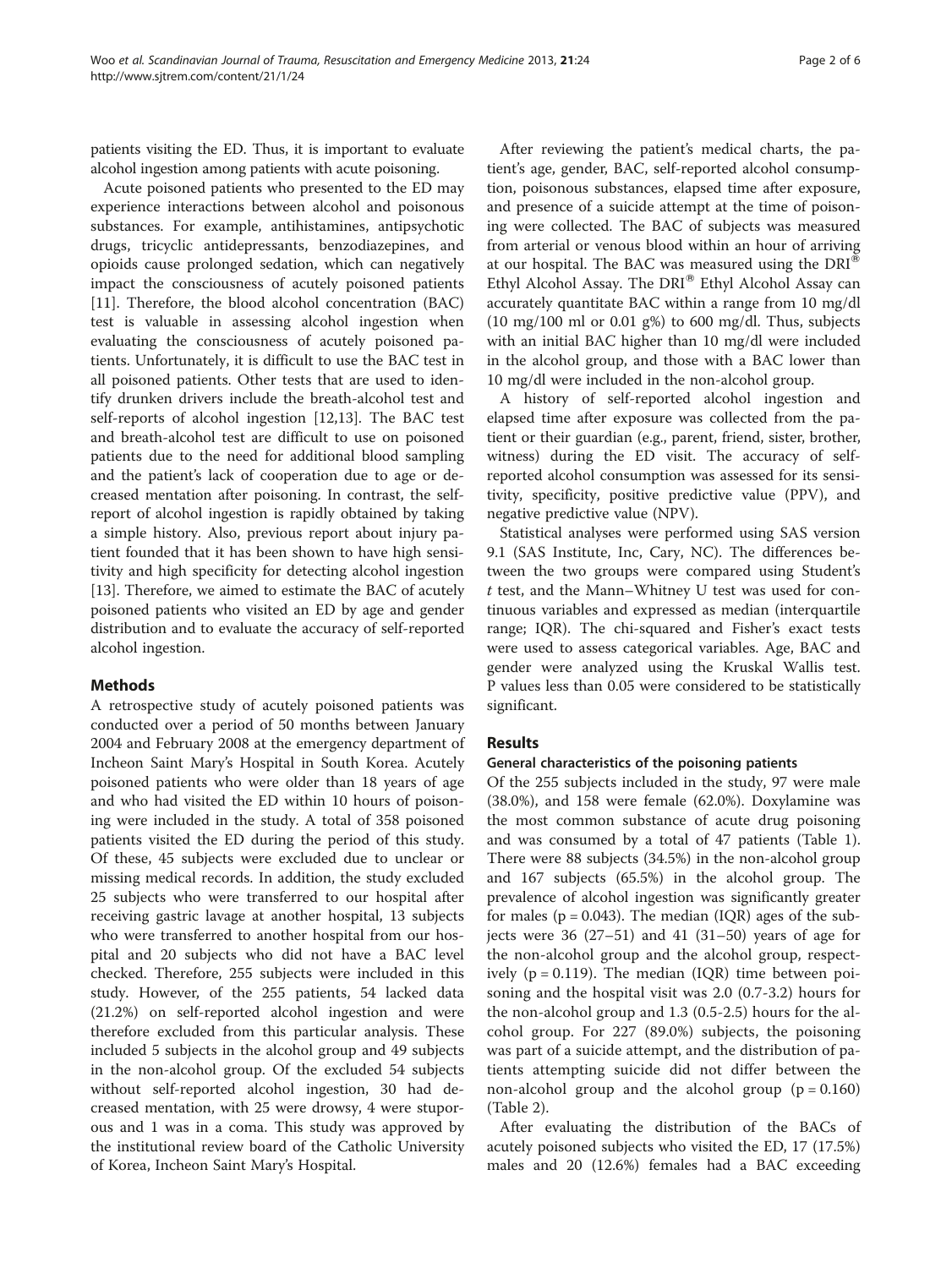<span id="page-2-0"></span>Table 1 The materials of exposure for the acute poisoned patients

|                                         | Non-alcohol<br>group | Alcohol<br>group |
|-----------------------------------------|----------------------|------------------|
|                                         | (n, %)               | (n, %)           |
| Doxylamine                              | 18 (20.5)            | 29 (17.3)        |
| Pesticides                              | 12 (13.6)            | 22 (13.2)        |
| Hypnosedatives                          | 11(12.5)             | 20 (12.0)        |
| Antidepressants and antipsychotics      | 11(12.5)             | 13(7.8)          |
| Acetaminophen and salicylates           | 8(9.1)               | 11(6.6)          |
| Household products                      | 6(6.8)               | 26 (15.6)        |
| Unknown, multi-mixed drugs<br>or others | 22(25.0)             | 46 (27.5)        |
| Total                                   | 88 (100)             | 167 (100)        |

200 mg/dl. They had decreased mentation, with 32 were drowsy, 4 were stuporous and 1 was in a coma. Of the subjects, 26 (26.8%) males and 27 (17.1%) females had a BAC between 100 mg/dl and 200 mg/dl, 28 (28.9%) males and 49 (31.0%) females had a BAC between 10 mg/dl and 100 mg/dl (Figure 1). No subjects had a BAC exceeding 500 mg/dl. A total of 6 subjects died, and 3 of these subjects were in the alcohol group.

#### Analysis according to self-reported alcohol ingestion

Of the 201 subjects with self-reported data, 118 (58.7%) had a BAC higher than 10 mg/dl. Of these 118 patients with a positive BAC, 114 confirmed that they had been drinking alcohol. Of the 76 subjects who denied alcohol ingestion, 4 patients had a positive BAC. Their mentation

Table 2 A comparison of the general characteristics of acute drug poisoned patients between alcohol and non-alcohol group

|                                                    | Non-alcohol<br>group | Alcohol<br>group  | p-value |
|----------------------------------------------------|----------------------|-------------------|---------|
|                                                    | $(n = 88)$           | $(n = 167)$       |         |
| Sex (n, %)                                         |                      |                   |         |
| Male                                               | 26 (26.8)            | 71 (73.2)         | 0.043   |
| Female                                             | 62 (39.2)            | 96 (60.8)         |         |
| Age (years)                                        | $36(27-51)$          | $41(31-50)$       | 0.119   |
| 15-24 (n, %)                                       | 19 (21.6)            | 20 (12.0)         | 0.035   |
| 25-34 (n, %)                                       | 22 (25.0)            | 30 (18.0)         |         |
| 35-44 (n, %)                                       | 19 (21.6)            | 57 (34.1)         |         |
| 45-54 (n. %)                                       | 12 (13.6)            | 30 (18.0)         |         |
| 55-64 (n, %)                                       | 4(4.6)               | 16(9.6)           |         |
| $≥65$ (n, %)                                       | 12 (13.6)            | 14(8.4)           |         |
| Elapsed time after<br>exposure (hour) <sup>*</sup> | $2.0$ (0.7 – 3.2)    | $1.3$ (0.5 - 2.5) | 0.219   |
| Suicide attempt (n, %)                             | 75 (85.2)            | 152 (91.0)        | 0.160   |

\* Median value with interquartile range, statistical analyses were performed by Mann–Whitney U test.



on presentation to the ED was as follows: 48 were alert, 150 were drowsy, and 3 were stuporous. Self-reported data were 96.6% sensitive and 86.7% specific for assessing alcohol ingestion. In addition, the PPV was 91.2%, and the NPV was 94.7%. The sensitivity was 98.2% in males and 95.2% in females, while specificity was lower in males than females (Table 3). The PPV was lower (88.7%) in males than in females (93.7%). The NPV was 94.7% for males and females.

#### Distribution of BAC by gender and age

The mean BAC differed significantly between males and females. The median (IQR) BAC of the 97 males was 85.0 (10.0-173.5) mg/dl and that of the 158 females was 32.0 (4.0-137.5) mg/dl ( $p = 0.010$ ). However, the median (IQR) BAC for males was 136.0 (50.0-198.0) mg/dl and that for females was 94.5 (47.0-172.3) mg/dl in the alcohol group ( $p = 0.223$ ). We found that the distribution of age differed between the alcohol group and non-alcohol group ( $p = 0.035$ ) (Figure [2\)](#page-3-0). For males, there was significant difference in the mean BAC with respect age  $(p = 0.003)$ . A higher the mean BAC of males were showed in the age range 55–64 years age compared with age range 25–34 years age. There was no significant

|  |  |  | Table 3 Gender and self-reported alcohol ingestion |
|--|--|--|----------------------------------------------------|
|  |  |  |                                                    |

| Self-report               | Male $(n = 81)$ |           | Female $(n = 120)$ |           |
|---------------------------|-----------------|-----------|--------------------|-----------|
|                           | $BAC (+)$       | $BAC (-)$ | $BAC(+)$           | $BAC (-)$ |
| Drink alcohol (n)         | 55              | 7         | 59                 | 4         |
| Did not drink alcohol (n) |                 | 18        | 3                  | 54        |
| Sensitivity (%)           | 98.2            |           | 95.2               |           |
| Specificity (%)           | 72.0            |           | 93.1               |           |
| PPV (%)                   | 88.7            |           | 93.7               |           |
| NPV (%)                   | 94.7            |           | 94.7               |           |

BAC: blood alcohol concentration, PPV: positive predictive value, NPV: negative predictive value.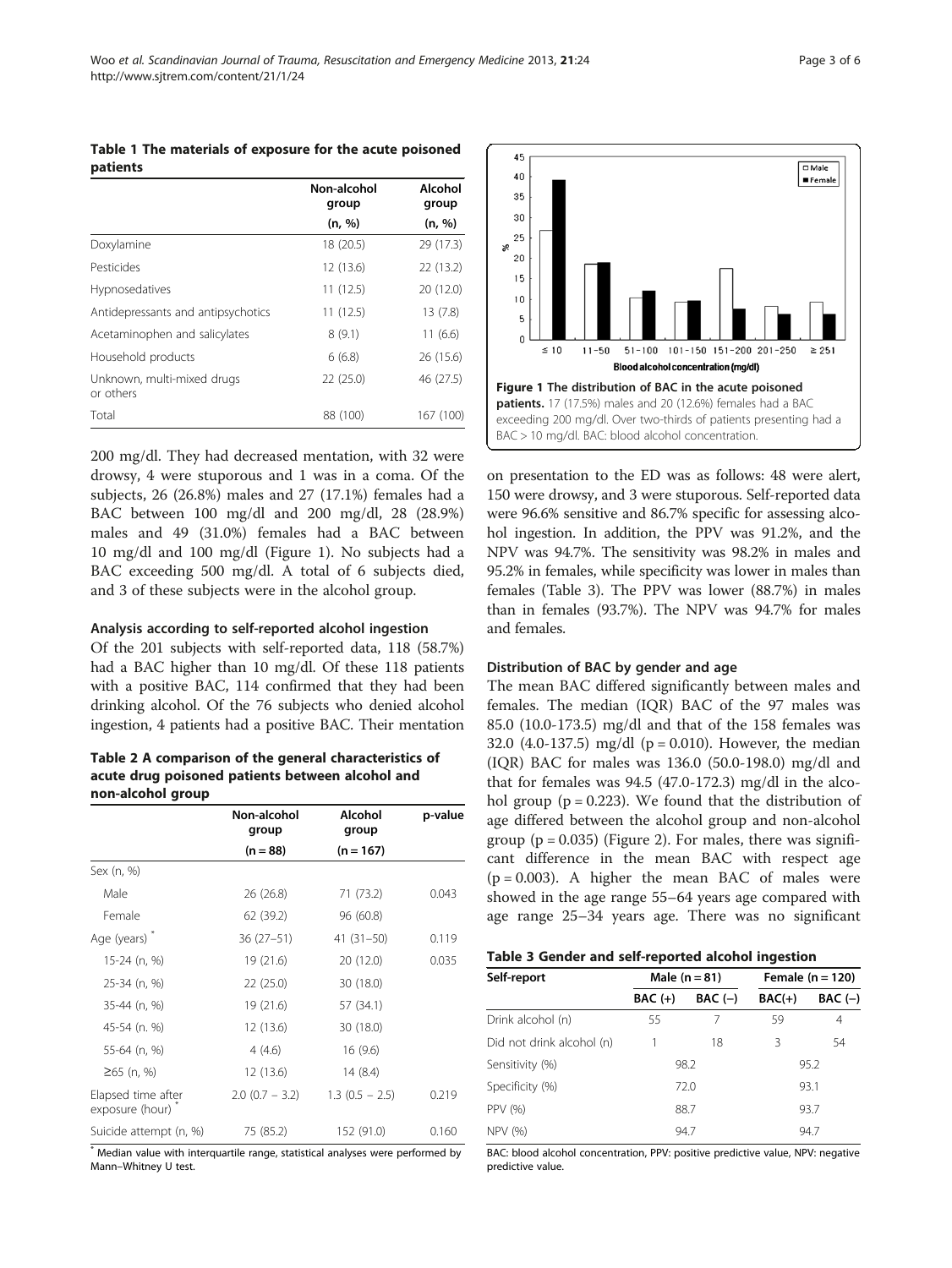<span id="page-3-0"></span>

difference in the mean BAC with respect to age for females ( $p = 0.536$ ) (Figure 3).

#### Discussion

Acute alcohol intoxication results in decreases in physical adaptability and judgment, thus increasing the risk



(p = 0.536). BAC: blood alcohol concentration; SE: standard error.

of traffic accidents, falling, suicide, drowning, and fire [[4,6,7,9\]](#page-4-0). Emergency room physicians see the majority of acutely poisoned patients who present to the ED following a suicide attempt or alcohol ingestion [\[8](#page-4-0)]. In our study, subjects with suicidal intentions accounted for 89.0% of the study population, although there were no differences between the non-alcohol group and the alcohol group. Alcohol may affect the potential lethality or severity of the suicide attempt [\[14\]](#page-5-0). However, we did not assess the relationship between the BAC and the severity of the suicide attempts among acutely poisoned patients. Our results did not suggest that alcohol drinking provoked unplanned suicidal poisonings by increasing anxiety and impulsivity. However, approximately two thirds of the poisoned patients had a  $BAC > 10$  mg/dl, suggesting a high prevalence of alcohol ingestion among poisoned patients. Alcohol ingestion is popular in the Republic of Korea. In males, heavy drinking and binge drinking are common due to the predominant social culture surrounding alcohol in this country [[1-3](#page-4-0)]. Females accounted for 62% of our study population; however, the rate of alcohol drinking and the median BAC were higher for males. This result may reflect the permissive attitude towards alcohol ingestion for males in the Republic of Korea.

The use of the BAC test may not helpful depending on the level of consciousness at arrival in ED, as there are many hospitals that are unable to offer the test because they are unable to get consent from the patient or their guardian. In addition, emergency physicians are often unable to promptly confirm the results of such testing due to delayed reporting and the need for evaluation by outside laboratories. In contrast, the use of the breath alcohol test and self-report of alcohol ingestion do not need laboratory analysis. Therefore, there is a need to evaluate the accuracy of self-reported alcohol ingestion in poisoned patients. The sensitivity and specificity of self-reported alcohol ingestion in trauma patients has been reported to be high. A report by Treno et al. showed that 87.1% of those testing positive for alcohol reported drinking prior to injury, and 93.1% of those testing negative reported no drinking [\[15](#page-5-0)]. Similarly, Sommers demonstrated that of 141 patients who had a BAC higher than 10 mg/dl, 134 self-reported drinking alcohol [[13\]](#page-5-0). This result of 95% sensitivity similar 97% sensitivity of our study in self-reported alcohol ingestion. In our study, few acutely poisoned patients were in a coma. Thus, we suggests that obtaining self-reports of alcohol ingestion is possible in this sample. The lower specificity (86.7%) and PPV (91.2%) in our study is thought to be because patients were in the post absorption phase and the elimination rate of alcohol. After drinking on an empty stomach, the elimination rate of ethanol is  $10 \sim 15$  mg/dl per hour [[16\]](#page-5-0). The patients that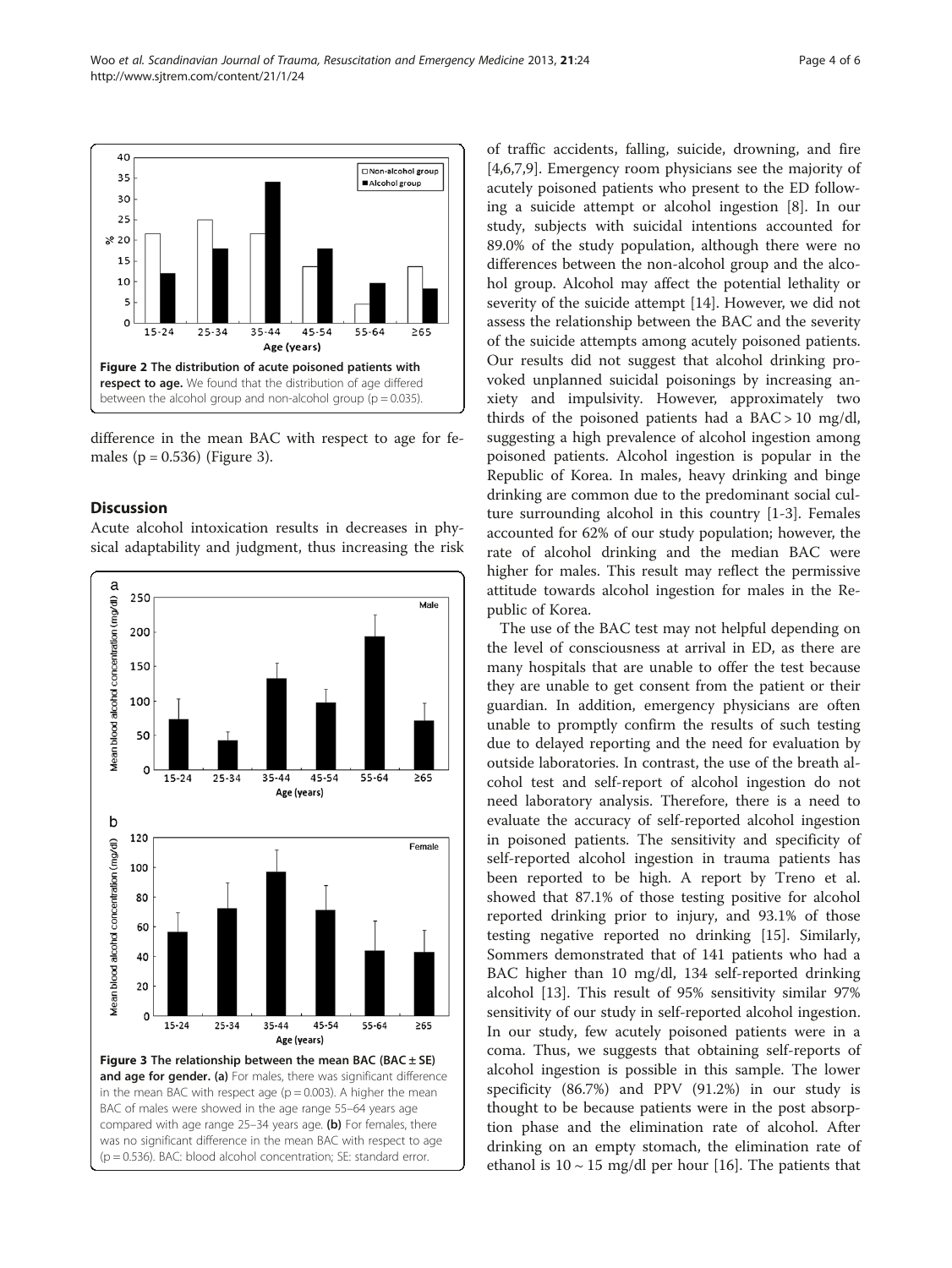<span id="page-4-0"></span>enrolled in our study visited the ED within 10 hours of poisoning; thus, in our study, BAC may have low specificity. Alcohol excretion and metabolism can vary based on the patient's gender, age, body weight, stomach contents, and current use of medication [[17\]](#page-5-0).

Diagnosing alcohol ingestion using clinical data, e.g., abnormal gait, the smell of alcohol, slurred speech and eye redness has been reported to have low reliability [[18\]](#page-5-0). Furthermore, it is more difficult to identify alcohol ingestion in a clinical examination of acutely poisoned patients in the ED, as such patients may also present with abnormal gait and slurred speech. The physician may be able to predict the level of alcohol ingestion by the smell alcohol; however, after the ingestion of pesticide or other toxic materials that can cause bad breath, it may be difficult to use this as an assessment of alcohol ingestion. According to our study, self-reported alcohol ingestion has a sensitivity of 96.9% and a specificity of 86.7%. Such high specificity and sensitivity demonstrated that the evaluation of self-reported alcohol ingestion is a reliable method of determining whether a patient has been drinking alcohol.

In trauma patients, self-reported alcohol ingestion differs among male and female traffic accident victims. Males may underreport the real amount and frequency of alcohol ingestion due to the resulting legal problems or impaired memory due to alcohol intoxication [\[13](#page-5-0)]. In our study, the self-report of males was slightly more sensitive than that of females. Patients were more likely to offer accurate self-reports because there was less risk of legal repercussions for acutely poisoned patients who present to the ED than for trauma patients. Therefore, a careful history of alcohol ingestion should be obtained from either the patient or their guardian while the patient is in the ED. This could help in the assessment of alcohol ingestion in acutely poisoned patients. However, self-reports of alcohol ingestion yield are limited in their ability to predict the BAC, which is important in assessing the level of consciousness. Moreover, in the uncooperative patient and those in a comatose state due to drugs or alcohol, self-reports of alcohol ingestion are not accurate or may be unfeasible. Thus, in acutely poisoned patients who are either uncooperative or comatose and for whom there is clinical suspicion that alcohol has been ingested, the BAC test must be considered.

The limitations of this study include its small sample size and the fact that patients were recruited from a single emergency department. In addition, given that BAC decreases over time or as the patient vomits, the BAC is subject to change within a pre-defined sample population (e.g., patients who arrive at the hospital within 10 hours of poisoning). Of the subject, 54 subjects had missing data, and their information was excluded from the analysis of the self-report of alcohol ingestion. Finally, we did not consider there are some laboratory differences between the arterial and venous samples in the BAC test [\[19\]](#page-5-0). Therefore, further prospective studies with large samples are needed.

#### Conclusions

Over two-thirds of patients presenting with acute poisoning had a BAC > 10 mg/dl. Most of patients visited by suicide attempt. Males had a higher BAC than Females. Self-reported alcohol ingestion in patients with acute poisoning demonstrated 96.6% sensitivity and 86.7% specificity. In conclusion, our study suggests that self-reported alcohol ingestion could be helpful in the assessment of alcohol ingestion in acute poisoned patients.

#### Abbreviations

BAC: Blood alcohol concentration; ED: Emergency department; IQR: Interquartile range; PPV: Positive predictive value; NPV: Negative predictive value.

#### Competing interests

The authors decalre that they have no competing interests.

#### Authors' contributions

SHW performed data analysis and drafted the manuscript. WJL acquired data and critical revisions to the manuscript. WJJ and YYK managed the data and revisions to the manuscript. SMC conceived the research and drafted the manuscript. All authors have read and approved the final manuscript.

#### Acknowledgements and funding

The authors report this study did not receive any outside funding or support.

Received: 6 June 2012 Accepted: 7 April 2013 Published: 10 April 2013

#### References

- 1. Kim J, Chu SK, Kim K, et al: Alcohol use behaviors and risk of metabolic syndrome in South Korean middle-aged men. BMC Public Health 2011, 11:489.
- 2. Sung KC, Kim SH, Reaven GM: Relationship among alcohol, body weight, and cardiovascular risk factors in 27,030 Korean men. Diabetes Care 2007, 30:2690–2694.
- 3. World Health organization: Global Status Report on Alcohol. Geneva, Switzerland: World Health Organization. Department of Mental Health and Substance Abuse; 2004.
- 4. Cherpitel CJ: Drinking patterns and problems and drinking in the event: an analysis of injury by cause among casualty patients. Alcohol Clin Exp Res 1996, 20:1130–1137.
- 5. Gentilello LM, Donovan DM, Dunn CW, et al: Alcohol interventions in trauma centers. current practice and future directions. JAMA 1995, 274:1043–1048.
- Warda L, Tenenbein M, Moffatt ME: House fire injury prevention update. part I. a review of risk factors for fatal and non-fatal house fire injury. Inj Prev 1999, 5:145–150.
- 7. Giancola PR: Irritability, acute alcohol consumption and aggressive behavior in men and women. Drug Alcohol Depend 2002, 68:263–274.
- 8. Lee CA, Choi SC, Jung KY, et al: Characteristics of patients who visit the emergency department with self-inflicted injury. J Korean Med Sci 2012, 27:307–312.
- 9. Klimkiewicz A, Ilgen MA, Bohnert AS, et al: Suicide attempts during heavy drinking episodes among individuals entering alcohol treatment in warsaw, poland. Alcohol Alcohol 2012, 47:571-576.
- 10. Swahn MH, Bossarte RM, Sullivent EE 3rd: Age of alcohol use initiation, suicidal behavior, and peer and dating violence victimization and perpetration among high-risk, seventh-grade adolescents. Pediatrics 2008, 121:297–305.
- 11. Weathermon R, Crabb DW: Alcohol and medication interactions. Alcohol Res Health 1999, 23:40–54.